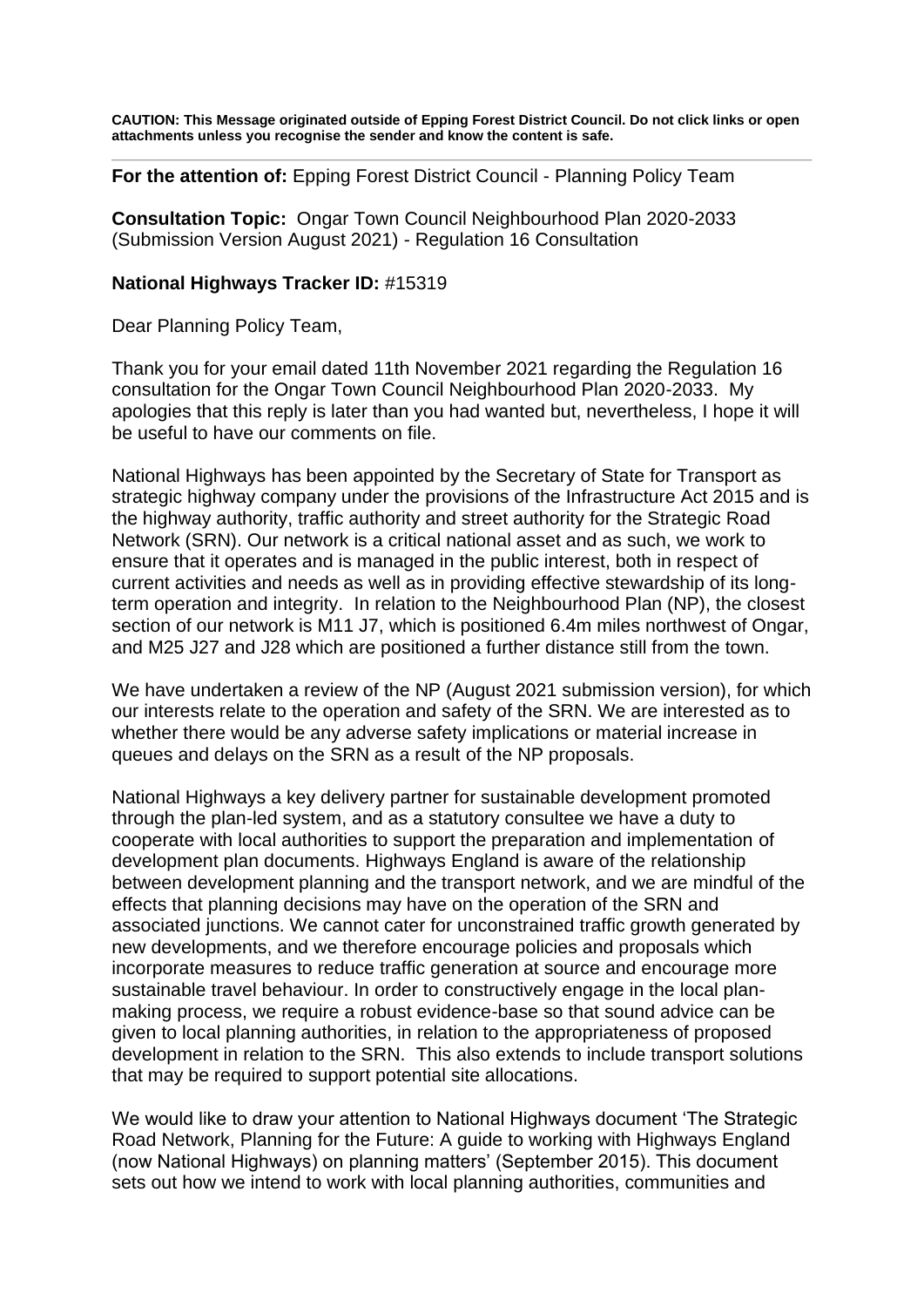developers to support the preparation of sound documents, which enable the delivery of sustainable development.

## **Context**

We acknowledge that the NP '*enables the local community to influence these changes and play a much stronger role in shaping the area in which we live and work'* and that it *'provides the opportunity for communities to set out a positive vision for how* 

*they would like their community to develop over the period of the district's Local Plan, in ways that meet identified local need and make sense for local people'*

made, it forms part of the statutory development plan for the area, together with the  *the polices of both the Local Plan and the Neighbourhood Plan, unless material*  In Para. 1. 1 of the NP, it is stated that the '*purpose of the Neighbourhood Plan policies is to guide development within the parish. When a Neighbourhood Plan is adopted Local Plan. Planning applications must be determined in accordance with considerations indicate otherwise'.*

### National Highways comments

 etc. As the Ongar NP boundary is situated some distance from the SRN (6.4 miles), Whilst the NP covers several topics related to the area, such as conservation, local character and design, community, cultural and leisure facilities, including local transport, movement and infrastructure priorities, etc, it is the local planning and highway authority that have jurisdiction in these areas. For National Highways, our interests lie where sizable development proposals are identified to have a traffic impact on the SRN, or where development is provided bound against or positioned close to our network, in that it could impact on drainage, boundary treatment, noise, no boundary issues are identified as a concern. No sizable developments or traffic impacts are also identified.

 comments, we have no issues with the NP objectives, and largely due to the In terms of traffic impact, National Highways welcomes the NP objective that seeks to promote and improve sustainable transport and accessibility. Aside from these distance of the NP area from the SRN, none of the policies are believed to have consequences for our network. Any sizable developments that are identified in the NP, will either form part of the Local Plan, and/or be brought forward as part of a planning application submission, for which National Highways will be consulted.

## Summary

 National Highways has undertaken review of the NP documents and raises no concerns / objections for the SRN.

We look forward to continuing to participate in future consultations and discussions. In the meantime, if you have any questions with regards to the comments made in this response, please do not hesitate to contact us at [planningse@highwaysengland.co.uk](mailto:planningse@highwaysengland.co.uk).